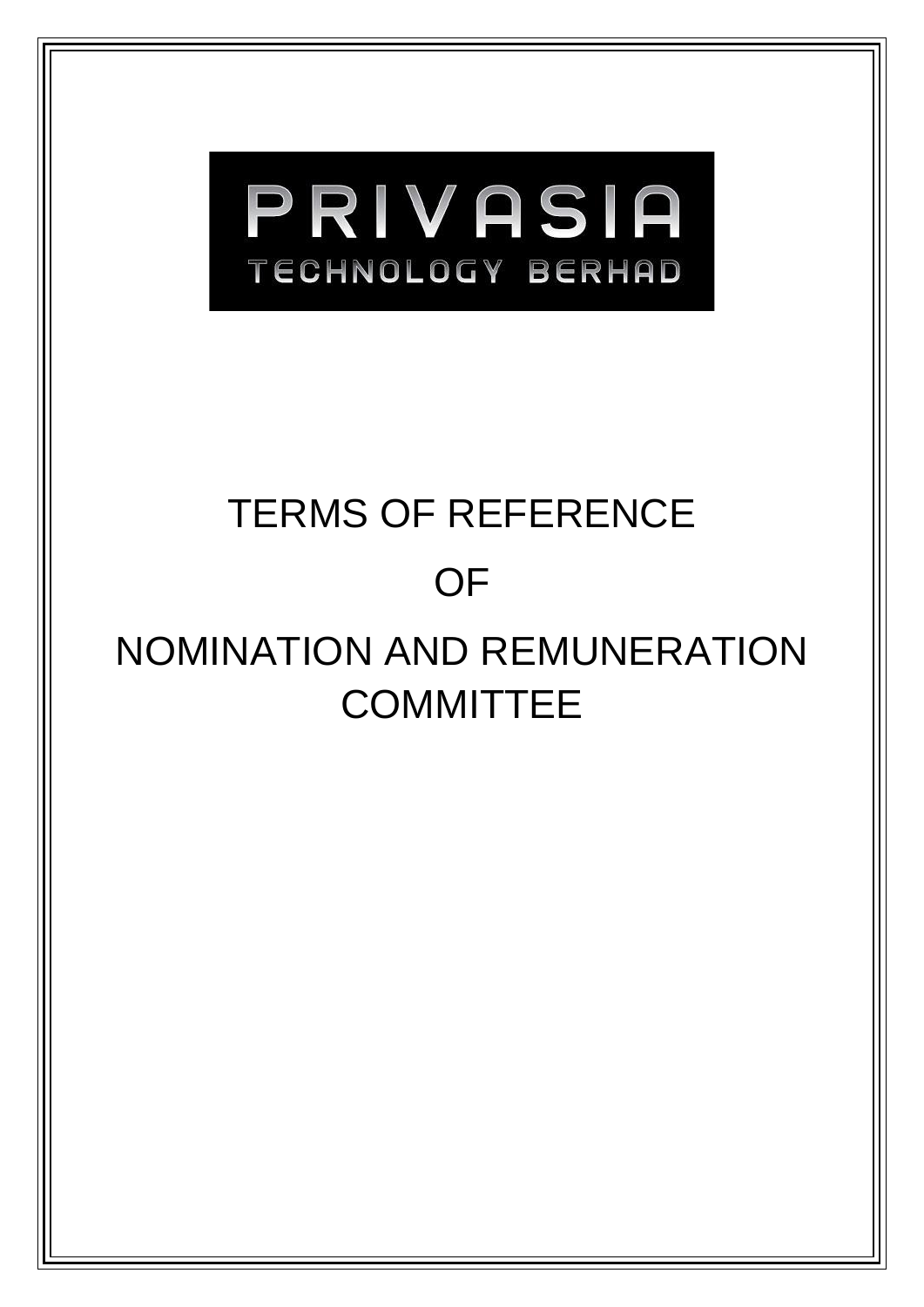# **1. DEFINITIONS**

In this Terms of Reference, unless the context otherwise requires, the following abbreviations shall have the meanings set forth opposite such expressions:-

| <b>Bursa Securities</b>    | <b>Bursa Malaysia Securities Berhad</b>                                                                                                                                                |
|----------------------------|----------------------------------------------------------------------------------------------------------------------------------------------------------------------------------------|
| Board/Board of             | The directors for the time being of the Company have authority to act for the                                                                                                          |
| <b>Directors</b>           | Company                                                                                                                                                                                |
| CС                         | Company's Constitution                                                                                                                                                                 |
| Co Act                     | Companies Act, 2016                                                                                                                                                                    |
| Committee                  | The Nomination and Remuneration Committee of the Company                                                                                                                               |
| PTB or the Company         | Privasia Technology Berhad                                                                                                                                                             |
| The Group                  | The Company and its subsidiaries                                                                                                                                                       |
| <b>MCCG</b>                | Malaysian Code on Corporate Governance                                                                                                                                                 |
| AMLR                       | <b>ACE Market Listing Requirements</b>                                                                                                                                                 |
| <b>TOR</b>                 | Terms of Reference                                                                                                                                                                     |
| <b>Executive Directors</b> | Including all Executive Directors, Managing Directors, Chief Executive<br>Director ("CEO") and Deputy CEO                                                                              |
| Senior Management          | Including Group Corporate Finance Director, Chief Financial Officer, Human<br>Resource Director, Chief Technology Officer, and other C-suits or person(s)<br>directly reporting to CEO |

Words importing the masculine gender only include the feminine gender;

# **2. INTRODUCTION**

- 2.1 The Board of Directors of PTB had, on 21 November 2017, merged the Nomination and Remuneration Committee, which was established on 20 May 2009.
- 2.2 This TOR of the Committee is established pursuant to the Listing Requirements and approved by the Board.
- 2.3 The existence of the Committee does not diminish the Board's ultimate statutory and fiduciary responsibility for decision-making relating to the functions and duties of the Committee.

#### **3. OBJECTIVE OF THE COMMITTEE**

- 3.1 The objectives of the Committee with regard to the nomination role are as follows:
	- a. to identify and recommend new nominees to the Board and the Board Committees. However, all decisions as to who shall be appointed shall be the responsibility of the Board after considering the recommendations of the Committee;
	- b. to assist the Board in reviewing the Board's required mix of skills, experience and other qualities, including core competencies which Non-Executive Directors should bring to the Board and the Board Committees;
	- c. to implement the process of evaluation formulated by the Board designed to assess the effectiveness of the Board and the Board Committees as a whole;
	- d. to develop policies, practices and recommend proposals appropriate to facilitate the recruitment, retention and removal of Executive Directors and Senior Management as well as the length of service;
	- e. in carrying out the duties, the Committee should have no interest direct or indirect with the outcome of the decision and having due regard to the interest of shareholders and to continue financial and commercial health of the Group;
	- f. to review the annual goals and performance of the Executive Directors prior to presentating to the Board;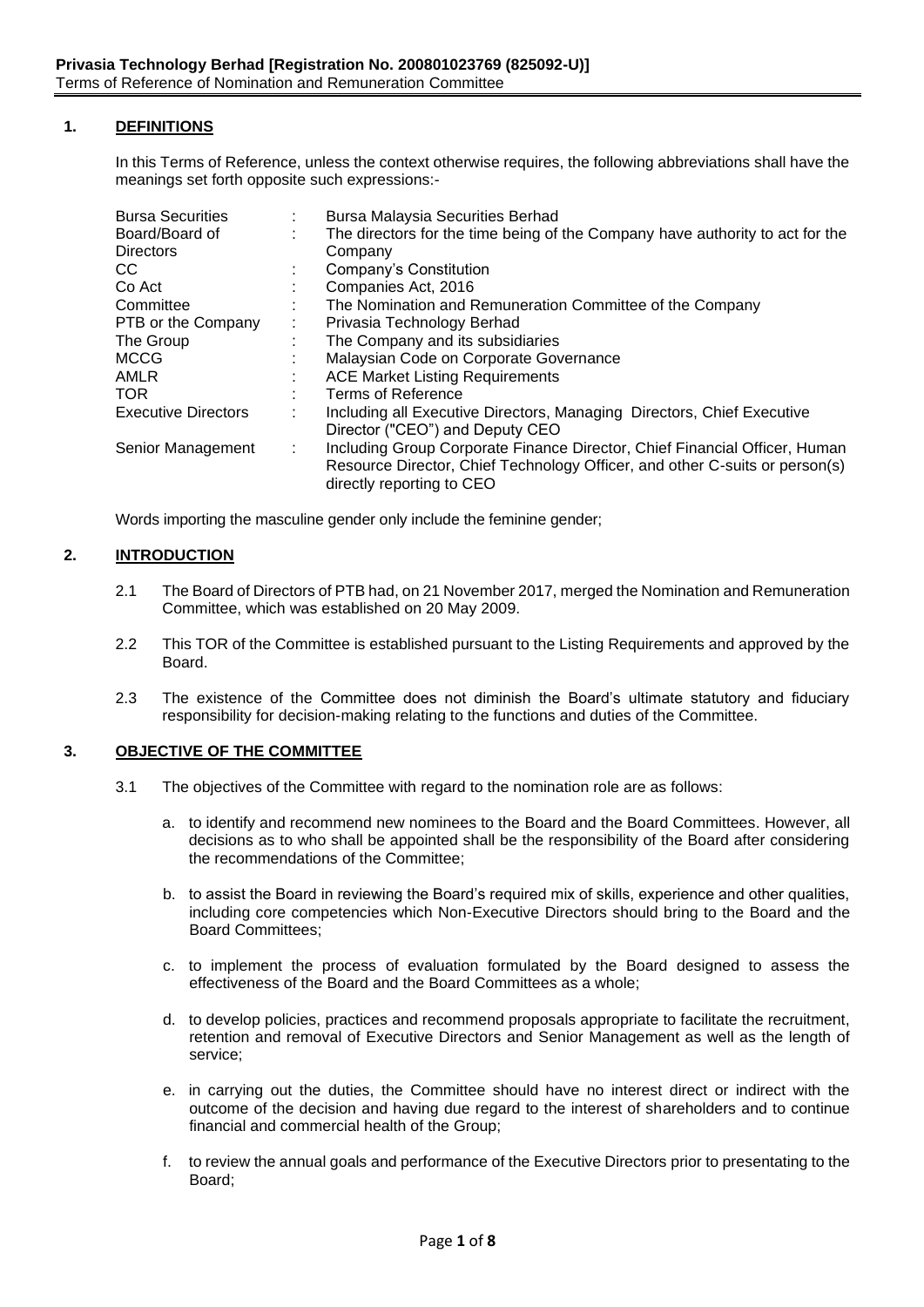- g. to consider and recommend solutions on issues of conflict of interest affecting Directors.
- h. to address the business continuity of the Company and the Group by having in place a succession plan for the Board, Executive Directors and Senior Management.
- 3.2 The objective of the Committee with regard to the remuneration role are as follows:
	- a. to determine the level and make-up of Executive Directors' and Senior Management's remuneration to ensure that the Group attracts and retains the Executive Directors and Senior Management of the appropriate calibre, experience and quality needed to run the Group successfully. The level and make-up of the remuneration should be structured to link rewards with corporate and individual performance;
	- b. to determine the remuneration packages of Non-Executive Directors and Executive Directors, and recommend to the Board for approval.

### **4. COMPOSITION**

- 4.1 The Committee shall be appointed among the Board and comprise solely Non Executive Directors and a majority of whom shall be Independent Directors.
- 4.2 The Committee's Chairman shall be an Independent Non-Executive Director or the Senior Independent Non-Executive Director.
- 4.3 The Company Secretary shall act as the Secretary of the Committee.

#### **5. POWERS AND AUTHORITY**

- 5.1 The Board authorises the Committee, within the scope of its duties and responsibilities, to:-
	- 5.1.1 acquire the resources which are required to perform its duties;
	- 5.1.2 have full and unrestricted access to information, records, properties and personnel within the Group;
	- 5.1.3 obtain relevant internal and external independent professionals to assist in the proper discharge of its roles and responsibilities; advice as it deems necessary; and
	- 5.1.4 have access to the advice and services of the Company Secretary.

### **6. FUNCTIONS & RESPONSIBILITIES OF THE COMMITTEE**

6.1 The committee, amongst others, shall discharge the following functions:-

#### **ON NOMINATION**

1. To identify and nominate candidate(s) to fill the seats on Board and Board Committee vacancies as and when they arise.

The nomination of the candidate may come from the recommendation of the Management, existing directors, major shareholders or independent sources in identifying suitably qualified candidates;

2. Regularly evaluate, review and recommend to the Board on any changes on the appropriate size of the Board, required mix of skills, experience and other qualities, including core competencies which Non-Executive Directors shall bring to the Board to ensure that they are in line with the Group's objectives and needs;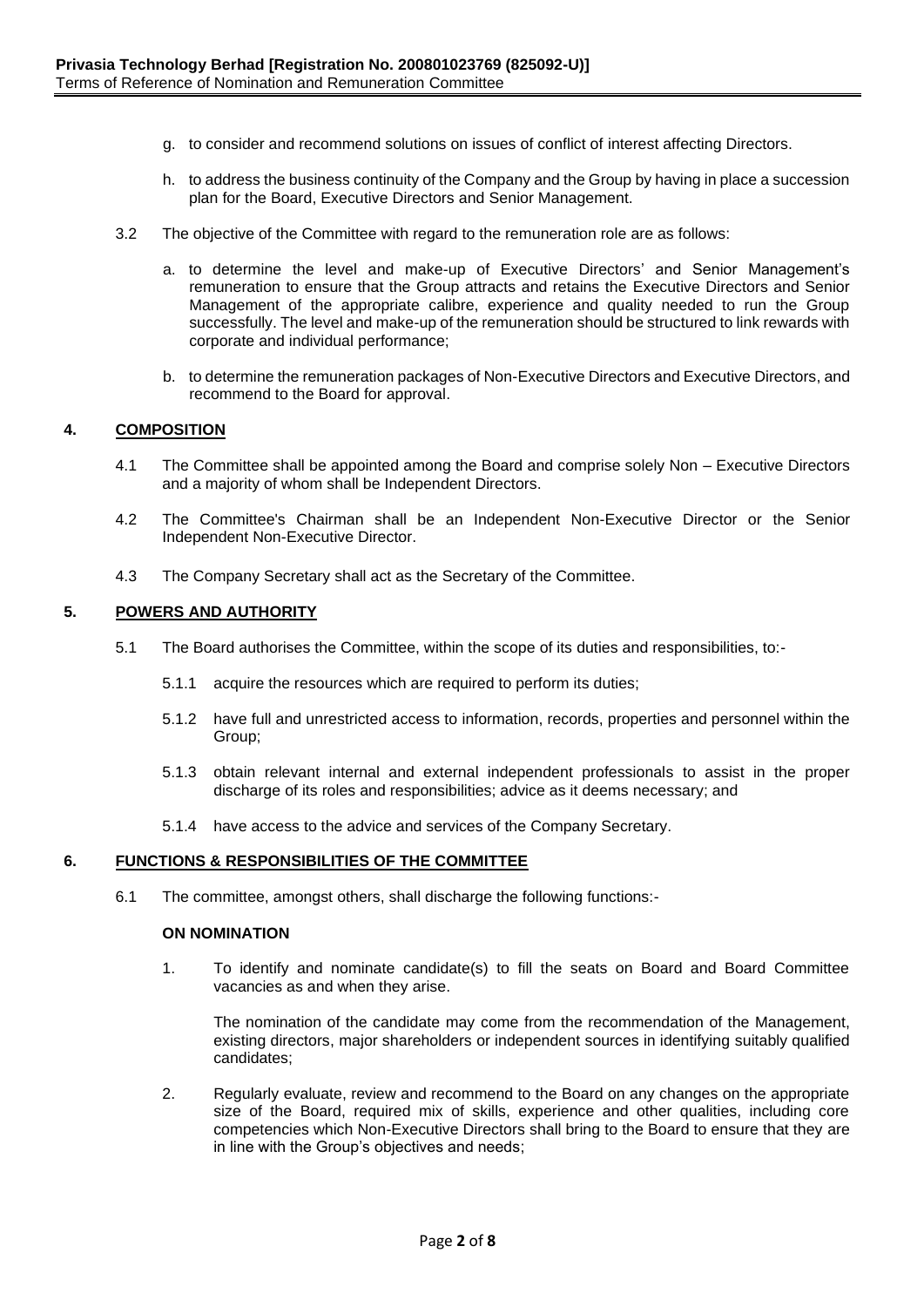- 3. To review, where necessary, the leadership needs of the organisation, both Executive and Non-Executive Directors, to ensure the continued ability of the organisation to compete effectively in the marketplace;
- 4. Assist the Board in reviewing and establishing annual assessments on the effectiveness of the Board as a whole and each Board Committees (including its size and composition) and the contribution of each Director (including Non-Executive Directors and Executive Directors) in fulfilling their duties. The outcome of the assessments shall be documented appropriately. The criteria used in the annual assessments should include:
	- i. Contribution and performance, calibre and personality;
	- ii. Commitment serving the company, due diligence and integrity; and
	- iii. Will and ability to critically challenge and ask the right questions.

This process should be coordinated by the Committee, with the assistance of the Company Secretary, and thus, reporting to the board at the end of each financial year with an assessment of the board's performance and areas in which the board, board committees or individual director could improve;

The Committee to review and evaluate the performance of the Executive Directors annually and endorse to the Chairman of the Board the outcome of the evaluation. Where appropriate, the Chairman of the Board to consult with the Executive Directors any improvement needed;

- 5. To nominate and review the re-appointment of Directors subject to election or re-election by the Shareholders. The evaluation of the Directors subject to election and re-election shall be guided by the Director's Fit and Proper Policy. The tenure of an Independent Non-Executive Director should not exceed a cumulative term limit of nine (9) years;
- 6. To review, nominate and recommend to the Board for approval the re-appointment of Non-Executive Director prior to their expiry term of service. The consideration for nomination shall include:-
	- 1. The interplay of the Non-Executive Director's expertise, skills, knowledge, experience, independence and boardroom diversity (including gender, ethnicity and age diversity) was demonstrated with those of other board members;
	- 2. performance during his/her service as a Board; and
	- 3. ability to continue to contribute to the Board.

Each Committee member should abstain from discussion or voting on any resolutions in respect of the assessment of his performance or re-nomination as director;

- 7. Consider and recommend to the board the candidate(s) for a new appointment as Director(s) of PTB. The criteria that shall be taken into consideration in identifying suitable candidate(s) are as follow:
	- i. required skills, knowledge, expertise and experience;
	- ii. time commitment, character, professionalism and integrity;
	- iii. ability to work cohesively with other members of the Board:
	- iv. specialist knowledge or technical skills in line with the Group's strategy;
	- v. diversity in age, gender and experience/background; and
	- vi. the number of directorships in companies outside the Group.

The selection of new candidates shall be guided by the Director's Fit and Proper Policy;

- 8. Review and recommend to the Board the appointment, evaluation, resignation, disciplinary actions and termination of Executive Director as an employee of the Company, subject to the provision of the law and their service contract;
- 9. Review and consider, if deemed fit to recommend to the Board for approval on the appointment/ re-designation of Independent Director to an Executive position or other offices;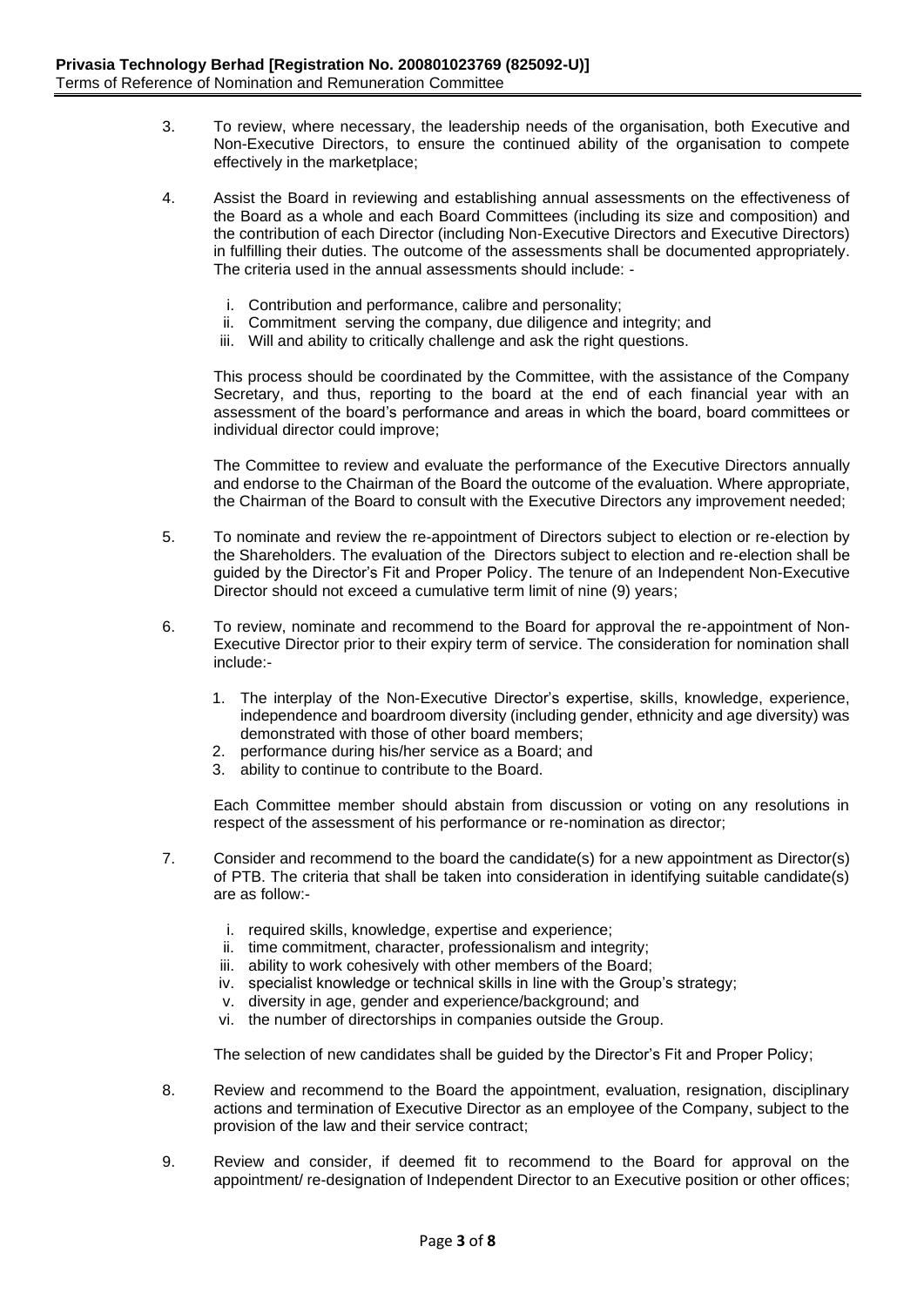- 10. Consider the need to appoint a Senior Independent Non-Executive Director, and if deemed appropriate, recommend to the Board for approval. In considering the candidate for the position of Senior Independent Non-Executive Director, the Committee shall assess the required knowledge and other qualities necessary for effective discharge of his/her responsibilities;
- 11. Review the independency of Independent Directors with reference to the definition of "Independent Director" as stipulated by Rule 1.01 of AMLR;

The method/approach used to review the independency may be via the declaration form as per Appendix 1 of this TOR;

- 12. Assessing and recommending to the Board the independent directors' potentiality in the event of retaining as an independent director after serving in that capacity for a cumulative term of nine (9) years;
- 13. Ensuring that all Board appointees undergo an appropriate board induction and training programmes;
- 14. To review and approve the appointment, evaluation, promotion, resignation, disciplinary actions and termination of Senior Management;
- 15. The CEO shall assist the Committee in ensuring that an appropriate succession planning framework is in place for Executive Directors and Senior Management positions, taking into account the challenges, skills and expertise required for the Group in future;
- 16. Together with the Board, the Committee evaluate potential successors for Board Chairman and plans for succession for Executive Directors and Non-Executive Directors. Director should abstain from discussion or voting on any resolutions in respect of the assessment of his performance or re-nomination as director;
- 17. To review and verify the allocation of share options under the Employees Share Option Scheme of the Group and if deemed appropriate, to recommend to the Board for approval.

# **ON REMUNERATION**

- 18. Review and recommend a formal and transparent remuneration framework or policy (including, where appropriate, bonuses, incentives and share options) and procedure for Executive Directors and Senior Management. In doing so, the Committee should perform the following:-
	- Ensure that remuneration policies and packages of Executive Directors and Senior Management are reflective of the Group's demands, complexities and performance as a whole as well as skills and experience required, and in line with the strategic objectives of the Company which rewards contribution to the long term success of the Company; and
	- Ensure alignment of the compensation scale to corporate performance and that compensation offered is in line with current market practices by comparable companies, time commitment, responsibilities and employment conditions elsewhere within the Group and the market.

Executive Directors are to abstain from deliberations and vote on the decision in respect of their remuneration package;

- 19. Review and, if deemed appropriate, endorse for the Board's approval, the annual bonus and salary increment framework for Executive Directors and Senior Management, as recommended by the CEO, including the total quantum of payment;
- 20. Oversee any major changes in employee benefits structures throughout the Company or Group as recommended by the Management;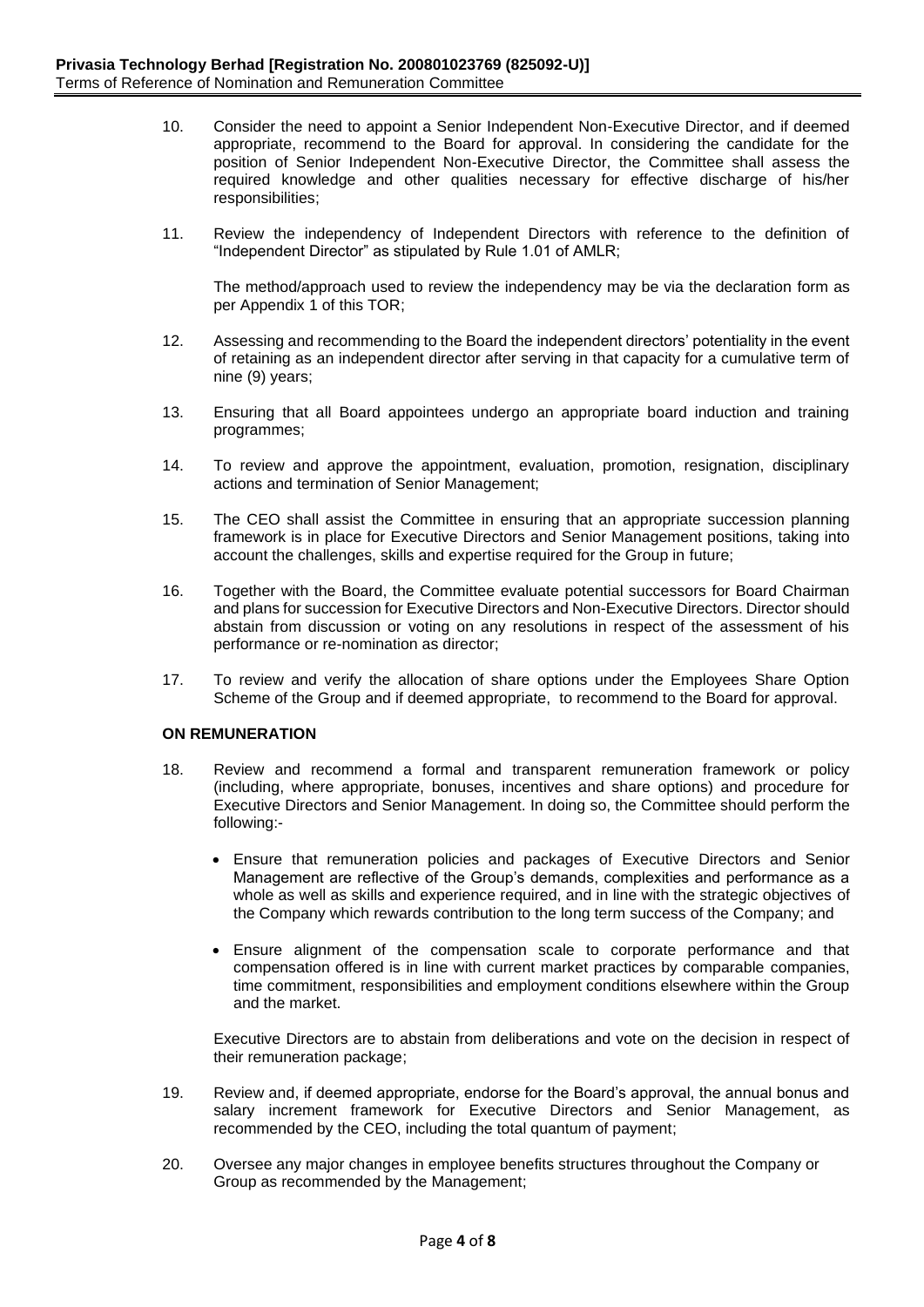- 21. Review and recommend to the Board the terms and conditions of service remuneration, compensation and benefits package (including bonus, salary increment and grant of entitlement under any share scheme) of the Executive Directors and Senior Management;
- 22. Review annually the remuneration framework, policies and procedures; and
- 23. Review the policy for claims and expenses of the Executive Directors, Non-Executive Directors and Chairman.
- 6.2 In exercising objectivity in the assessment process, the Committee should not be influenced by major controlling shareholders or Executive Directors.
- 6.3 The Board remains responsible for considering and approving recommendations from the Committee.
- 6.4 To consider any other matter referred by the Board to the Committee and the Committee shall make whatever recommendations to the Board it deems appropriate on any area within its limits where action or improvement is needed.

# **7. DISCLOSURE**

7.1 The Committee shall provide in its annual report a statement about the activities of the Committee in the discharge of its duties for the financial year.

### **8. QUORUM AND MEETING PROCEEDING**

- 8.1 The quorum for the Committee meeting shall be at least two (2) members present at the meeting, one of whom must be an Independent Director.
- 8.2 The Committee shall meet as required, at least once (1) a year and such other time(s) as it deems necessary for the Committee to fulfill its responsibilities.
- 8.3 A meeting may be held by way of tele-conferencing, video-conferencing or other telecommunication means, which permits all persons participating in the meeting to communicate with each other. A person so participating shall be deemed to be present in person at such meeting and shall be counted in a quorum and be entitled to vote.
- 8.4 The Committee shall ensure that adequate time is allocated for the meeting.
- 8.5 On the requisition of a member, the Chairman of the Committee or the Company Secretary shall summon a meeting by giving reasonable notice. The Chairman, together with the Company Secretary, shall set the meeting agenda, which shall be circulated to the member of the Committee at least 7 days prior to the meeting. The meeting papers shall be furnished at least 5 days prior to the meeting.
- 8.6 The written notice of special/emergency meetings, prepared agenda and other supportive and informative materials shall be delivered electronically or physically to all Committee members at least twenty-four (24) hours before the meeting.
- 8.7 The Chairman of the Committee shall chair the meeting, and in his absence, the members present shall elect a Chairman of the meeting among themselves.
- 8.8 The Committee may invite other members of the management or professional advisors to attend the meeting where the Committee considers their presence necessary.
- 8.9 A majority of votes shall decide any decision to be taken, and in the case of equality, the Chairman of the meeting shall have a casting vote. However, the Chairman will not have a second casting vote where only 2 members from the quorum are competent to vote on the question at issue.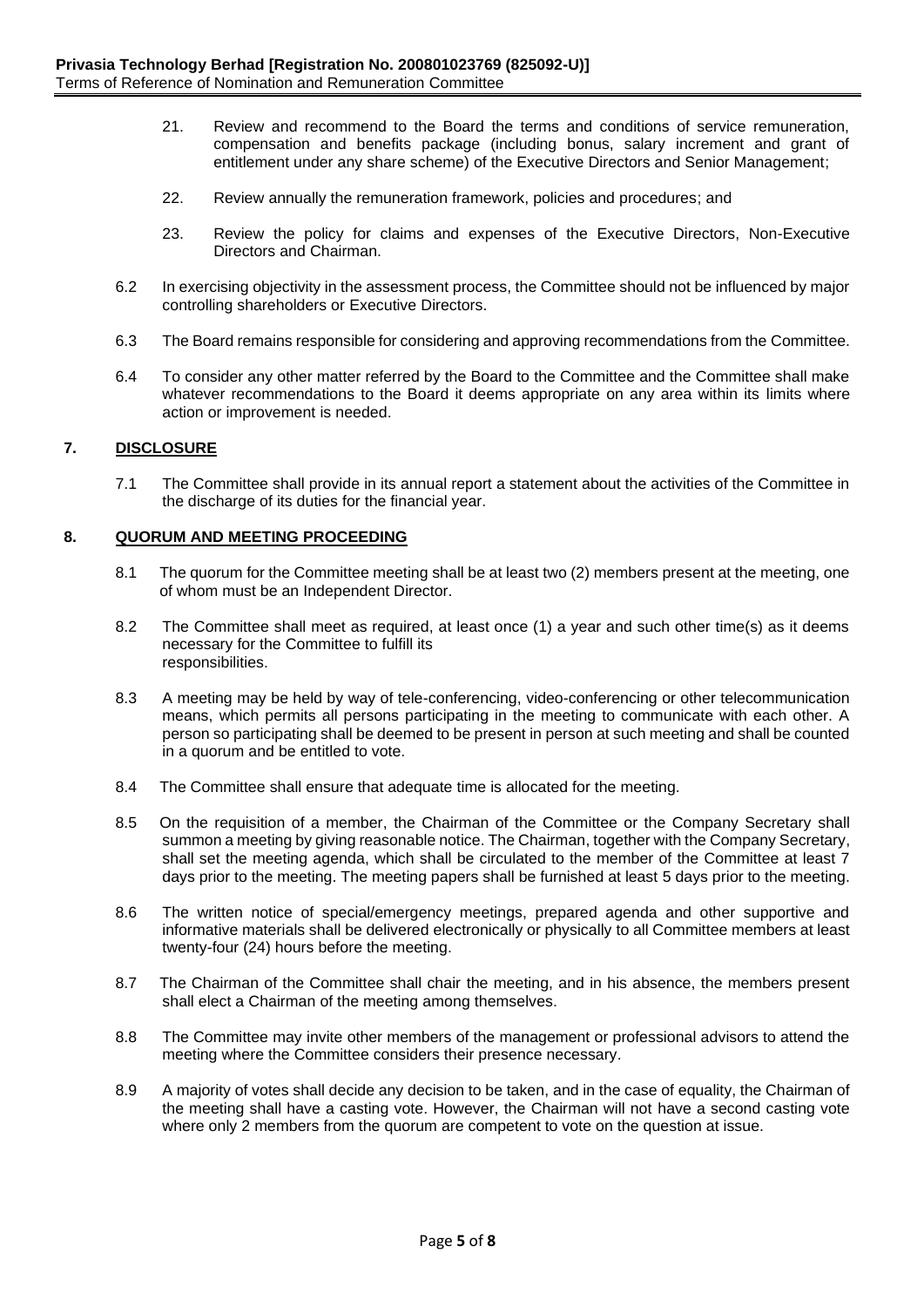- 8.10 Recommendation and approval from the Committee may be sought by way of a circular resolution upon approval by the Chairman. The circular resolution shall be valid and effective as if it had been passed by a meeting duly convened.
- 8.11 The circular resolution in writing must be signed, confirmed or approved by letter, telegram, telex or facsimile, email or other means of written communications by all members.
- 8.12 Any such signed resolution, confirmation or approval by letter, telegram, telex or facsimile, email or other means of communications may consist of several or disparate forms of communication, each signed, confirmed or approved by any one or more members and shall be valid and effective as if it had been passed at a meeting duly convened.
- 8.13 All reports, recommendations and findings of the Committee shall be submitted to the Board for approval.

# **9. REVIEW OF TERMS OF REFERENCE**

- 9.1 This TOR shall be reviewed by the Committee and may be revised or amended from time to time as and when required to meet good corporate governance practices.
- 9.2 Any revision or amendments to this TOR, as proposed by the Committee or any other party, shall first be presented to the Board for approval.
- 9.3 Upon Board's approval, the said revision or amendment shall form part of this TOR, and this TOR shall be considered duly revised and amended.
- 9.4 The TOR is available for reference on the Company's website at [www.privasia.com.](http://www.privasia.com/)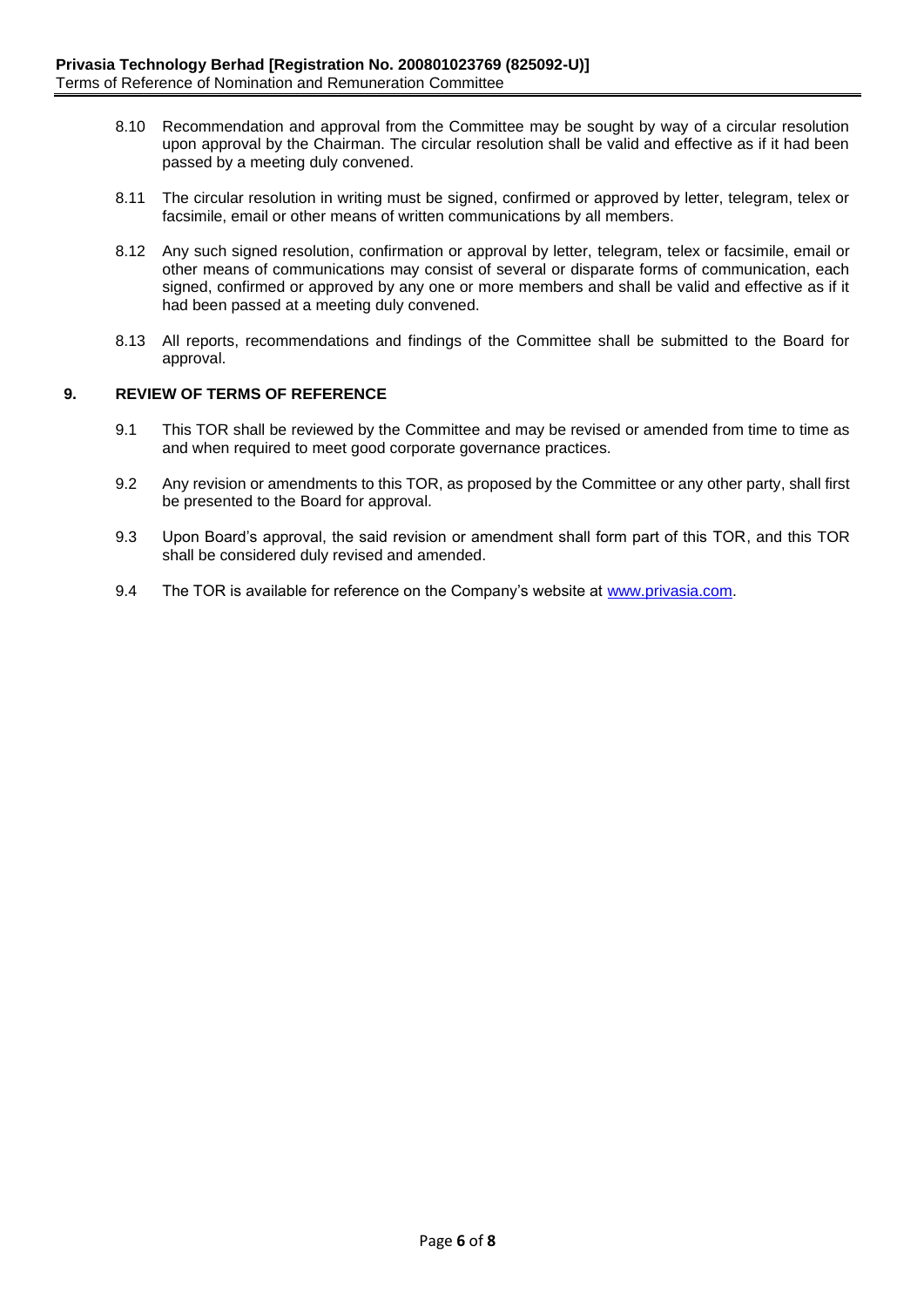# **Appendix 1**

# **DECLARATION OF INDEPENDENCE**

(Based on Bursa Malaysia's Listing Requirements for ACE Market and the Malaysia Code on Corporate Governance 2021)

Answer the following questions to the best of your knowledge and provide additional details if necessary:

| No.            | Question                                                                                                                                                                                                                                                                                                                                                                                                                                                                                 | If No, Tick<br>Here | If Yes, Provide<br><b>Details</b> |
|----------------|------------------------------------------------------------------------------------------------------------------------------------------------------------------------------------------------------------------------------------------------------------------------------------------------------------------------------------------------------------------------------------------------------------------------------------------------------------------------------------------|---------------------|-----------------------------------|
| $\mathbf{1}$   | Are you an executive director of the applicant, listed issuer or any related<br>corporation of such applicant or listed issuer?                                                                                                                                                                                                                                                                                                                                                          |                     |                                   |
| $\overline{2}$ | Have you been within the last 3 years or are you currently an officer (except<br>as an independent director) of the applicant, listed issuer or any related<br>corporation of such applicant or listed issuer?                                                                                                                                                                                                                                                                           |                     |                                   |
| 3              | Are you a major shareholder of the applicant, listed issuer or any<br>related corporation of such applicant or listed issuer?                                                                                                                                                                                                                                                                                                                                                            |                     |                                   |
| 4              | Are you a family member of any executive director, officer or major<br>shareholder of the applicant, listed issuer or any related corporation of such<br>applicant or listed issuer?                                                                                                                                                                                                                                                                                                     |                     |                                   |
| 5              | Are you acting as a nominee or representative of any executive director or<br>major shareholder of the applicant, listed issuer or any related corporation<br>of such applicant or listed issuer?                                                                                                                                                                                                                                                                                        |                     |                                   |
| 6              | Have you personally provided professional advisory services to the<br>applicant, listed issuer or any related corporation of such applicant or listed<br>issuer within the last 3 years, and the consideration in aggregate is more<br>than 5% of your gross revenue or RM1 million, whichever is the higher?                                                                                                                                                                            |                     |                                   |
| $\overline{7}$ | Are you presently a partner, director (except as an independent director) or<br>major shareholder, of a firm or corporation ("Entity") which has provided<br>professional advisory services to the said Corporation within the last 3<br>years, and the consideration in aggregate is more than 5% of the gross<br>revenue on a consolidated basis (where applicable) of the Entity or RM1<br>million, whichever is the higher?                                                          |                     |                                   |
| 8              | Have you engaged personally in transactions with the applicant, listed<br>issuer or any related corporation of such applicant or listed issuer (other<br>than for board service as a non-executive director) within the last 3 years,<br>and the consideration in aggregate exceeds 5% of your gross revenue or<br>RM1 million, whichever is the higher?                                                                                                                                 |                     |                                   |
| 9              | Are you presently a partner, director, a major shareholder, of an Entity (other<br>than subsidiaries of the applicant or listed issuer) which has engaged in<br>transactions with the applicant, listed issuer or any related corporation of<br>such applicant or listed issuer within the last 3 years, and the consideration<br>in aggregate is more than 5% of the gross revenue on a consolidated basis<br>(where applicable) of the Entity or RM1 million, whichever is the higher? |                     |                                   |
| 10             | Do you or any family member have any relationship, arrangement or<br>undertaking with the applicant, listed issuer or any related corporation, or<br>their management or major shareholders other than as an independent<br>director of the applicant or listed issuer?                                                                                                                                                                                                                  |                     |                                   |